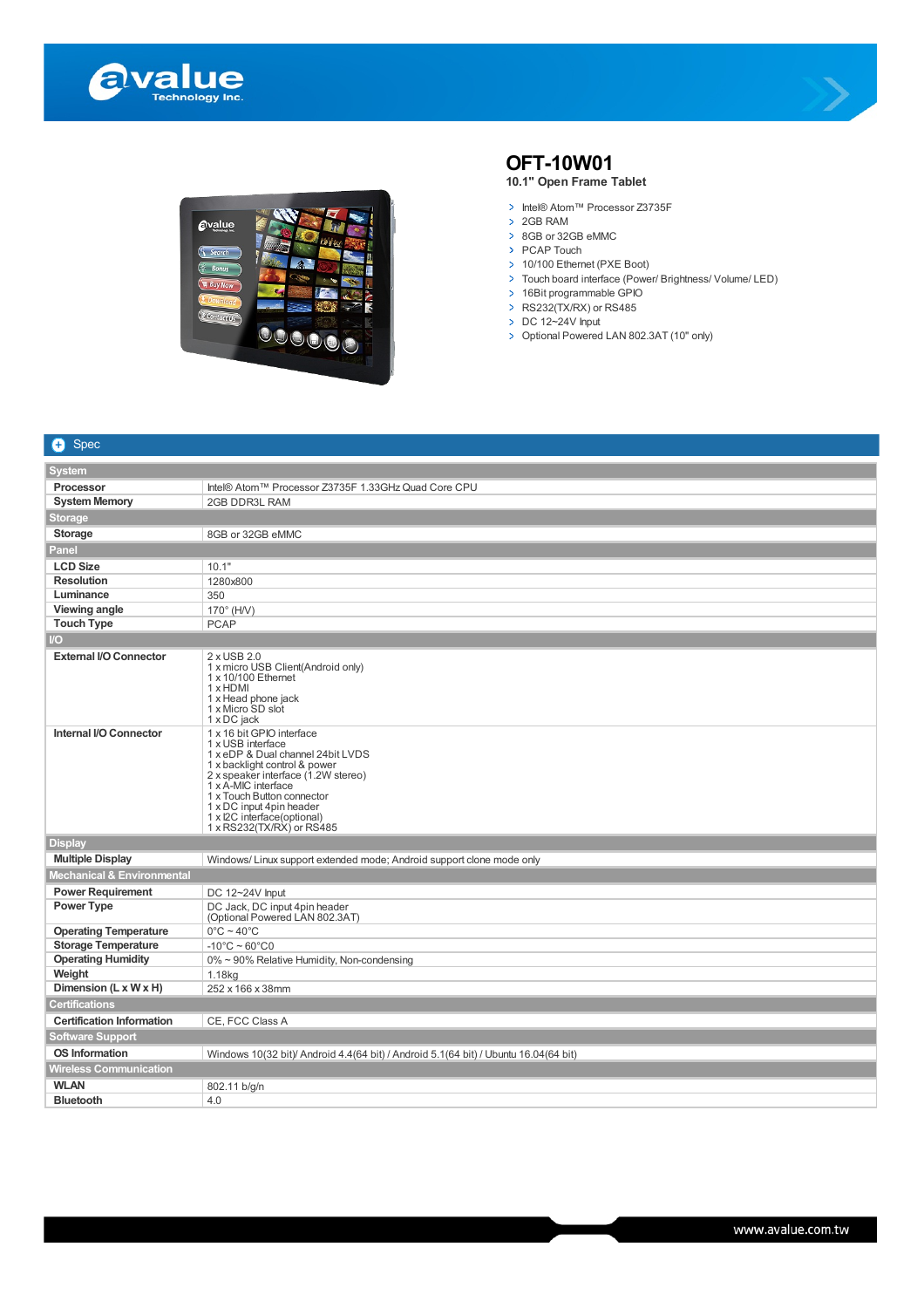



## **+** Ordering

OFT-10W01-8GB eMMC (PN: OFT-10W01-7T39C-7R/9R)

OFT-10W01-32GB eMMC (PN: OFT-10W01-7V37C-7R, OFT-10W01-7V38C-3R, OFT-10W01-7V39C-5R/8R)

OFT-10W01-32GB eMMC w/ Powered LAN (PN: OFT-10W01-7V37C-2R, OFT-10W01-7V38C-4R, OFT-10W01-7V39C-2R/7R)